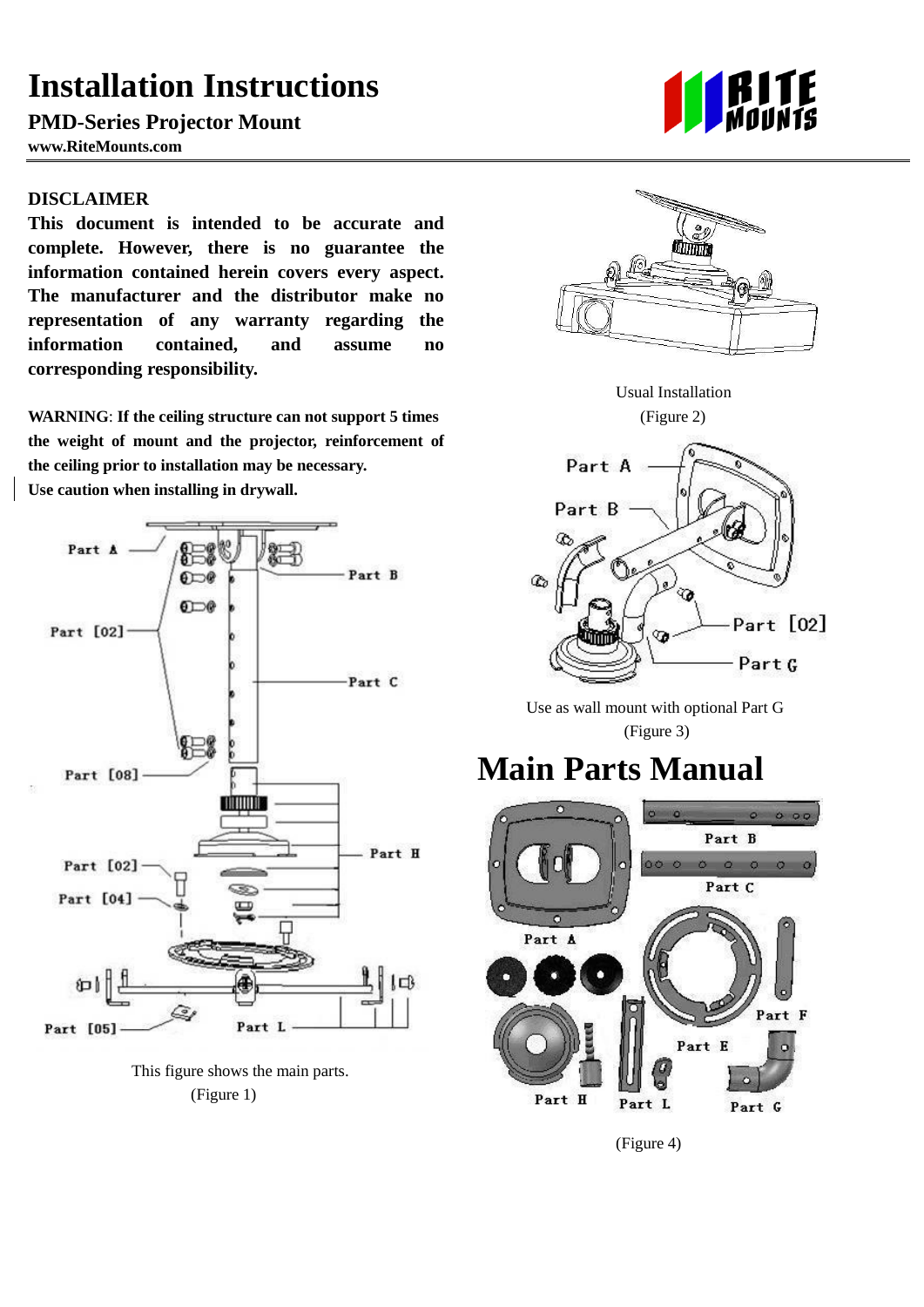# **Screws List**

| <b>Wood Screw</b>                                                                                   | <b>PART[01]</b>        |
|-----------------------------------------------------------------------------------------------------|------------------------|
| M6 Hex Screw                                                                                        | PART[02]               |
| M4 Hex Screw                                                                                        | PART[03]               |
| M6 Flat Washer                                                                                      | PART[04]               |
| M6 Square Nut                                                                                       | PART[05                |
| M4 Allen Wrench                                                                                     | PART[06]               |
| M6 Allen Wrench                                                                                     | <b>PART[07]</b>        |
| M6 Lock Washer                                                                                      | <b>PART[08]</b>        |
| <b>Projector Screws</b>                                                                             |                        |
| M6 (6mm) philips Screw                                                                              | <b>PART[11]</b>        |
| M5 (5mm) philips Screw                                                                              | $'$ PART[12]           |
| M4 (4mm) Long Philips                                                                               | PART[13]               |
| M4 (4mm) Short Philips                                                                              | <b>PART[14]</b>        |
| M3 (3mm) Long Philips                                                                               | <b>PART[15]</b>        |
| M3 (3mm) Short Philips                                                                              | PART[16]               |
| M2.5/2.6 (2.5mm) Philips                                                                            | <b>PART[17]</b>        |
| $[02] \times 16$ $[03] \times 3$ $[04] \times 4$ $[05] \times 4$ $[08] \times 8$<br>$[06] \times 1$ |                        |
| $[07] \times 1$<br>$[01]$ (x4)                                                                      |                        |
| [13]<br>0/4x[11]<br>[12]<br>[14]                                                                    | $[15]$<br>[16]<br>[17] |
|                                                                                                     |                        |

Projector Screws

(Figure 5)

### **Install the ceiling plate**

To install to a typical wood stud ceiling,first identify the wood stud using a stud finder, then secure the ceiling plate (Part-A) to the ceiling using the wood screws (Part-[01]).See Figure-7 for the measurement of Part-A, before you drill holes in the ceiling.







### **Attach mount bracket to projector**

Invert the video projector,identify three or four tiny screw holes at the bottom.Attach the interface legs (Part-L) to the projector using screws Part- $[11]$ ~[17].





Above arrangement is typical for Optoma H27,H31,EP719 EP739,HD70,DELL 2100MP,2400MP,and HP projectors.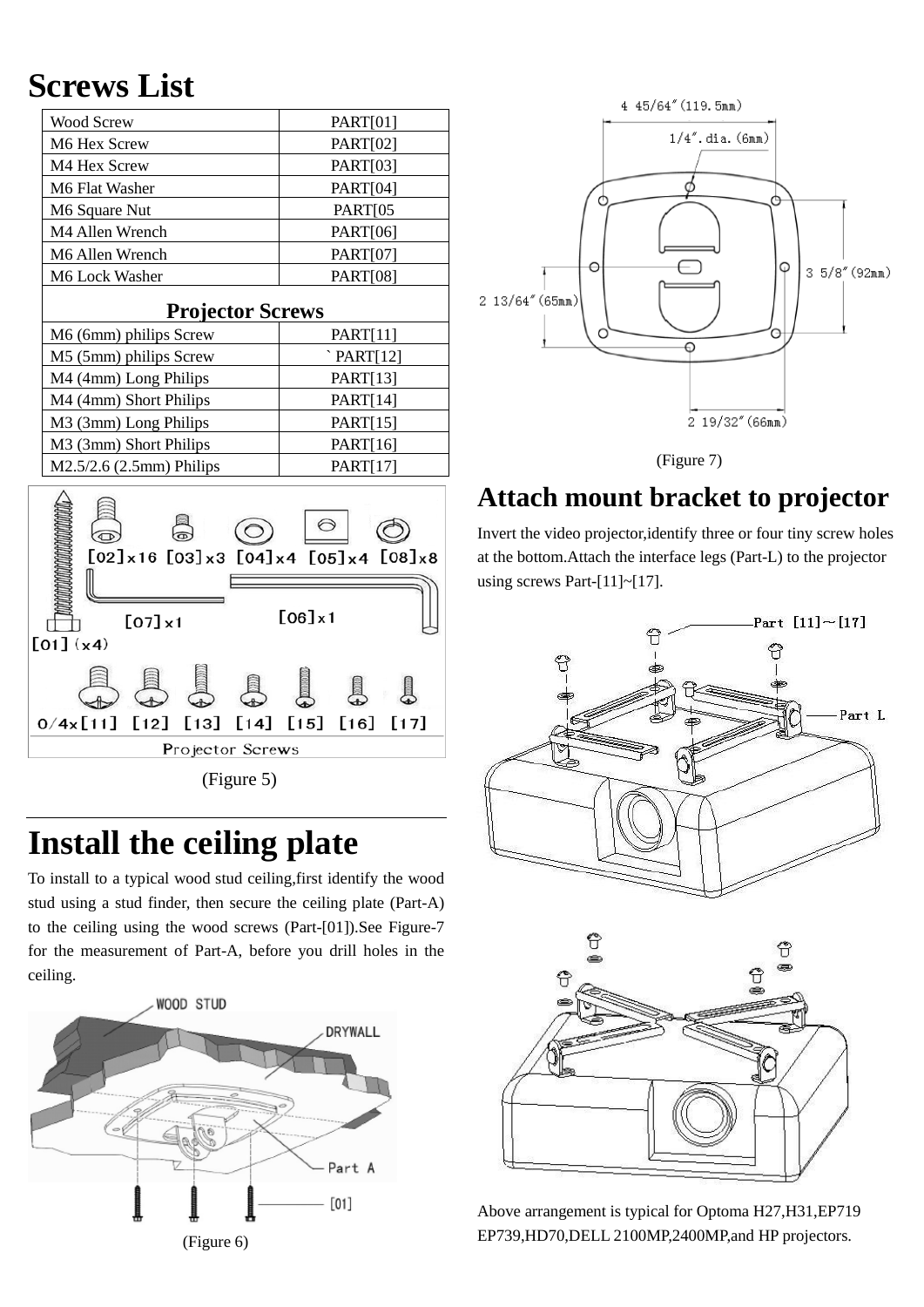

Above arrangement is typical for Optoma HD72 projector.



Above arrangement is for the projector with large screw span when the extension arms (Part-F) are used. (Figure8)

Then put Part-E on to the interface legs (Part-L),secure them using Part-[02],Part-[04],Part-[05],also look at Figure 8 for detials.







Finish the assembly

- 1. To install without extension pipes (Flush mount ), screw Part-H together (See Figure-10) then attach the axle joint (Part H) to the ceiling plate (Part-A figure 2).
- 2. To install with the extension pipes (Drop mount ),install the two pipes underneath the ceiling plate (Look at Figure-1) , then connect Part-H to the thicker pipe (Part-C).
- 3. Slide the projector with Part-E installed onto Part-H, tighten Part-[03] screws ,the installation is now completed. (Look at Figure-1)



Figure 10 Part H

**OR**